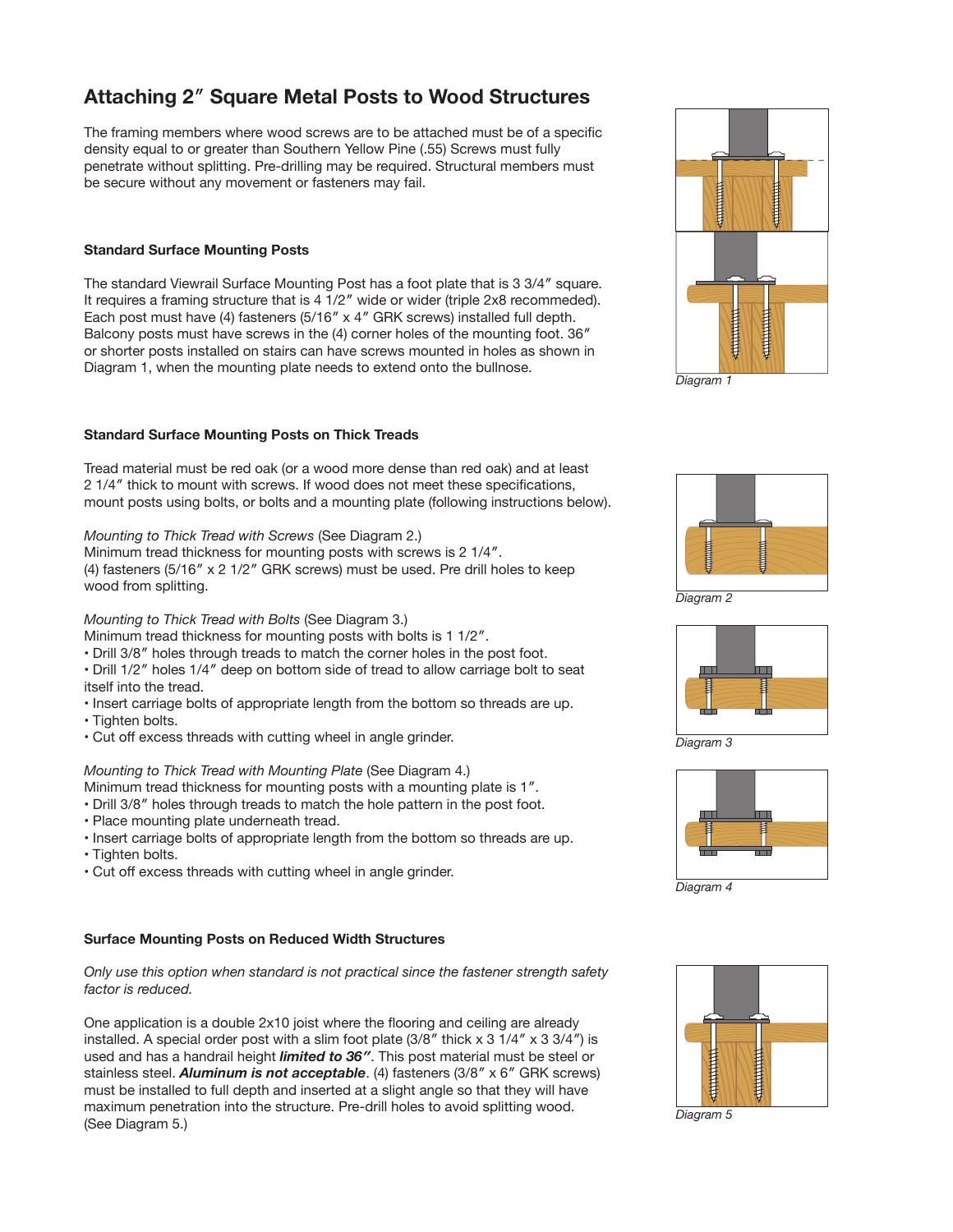### **Surface Mounting Posts to Reduced Thickness Framing**

(such as sleepers over a membrane roof. See Diagram 6.)

*This is a reduced safety factor installation with a safety factor of 2.75 instead of the standard 4.0 based upon a 200lb lateral load on the handrail.*

The substructure must be very secure. A special order post is needed with a large area foot plate (5/16" thick  $x 5" x 7"$  with 6 holes). All (6) holes must be populated. Use (6) fasteners (5/16″ x 2 1/2″ GRK screws) at least 2 1/2″ in length. Use longer screws if framing material will allow. *Maximum handrail height for this method is 36″. Posts must be steel or stainless steel. Aluminum is not acceptable.*

# **Standard Side Mount Post**

# *Mounting with Screws* (See Diagram 7a.)

(4) fasteners (5/16″ x 6″ GRK Phoenix screws) must be used at full depth into triple 2x8 or equivalent. The side mount plate holes are slotted to allow for vertical adjustment of posts.

# *Mounting with Bolts* (See Diagram 7b.)

(4) fasteners (3/8″ carriage bolts) must be used through face with thick large area washers under the nuts. The minimum framing material required is a double 2x8.

# **Slim Side Mount Posts**

### *Mounting with Screws (included with Post)*

(2) fasteners (modified 3/8" coated steel screws, not for coastal use) must be used into framing material; minimum is triple 2x8. Pre-drill holes to avoid splitting wood.

### *Mounting with Bolts (included with Post)*

(2) fasteners (5/16″ x 4″ stainless steel socket head bolts) must be used with rear mounting plate to prevent bolts from pulling through. Minimum framing material is a double 2x8.

# **Angle Foot Posts**

(4) fasteners (5/16″ x 4″ GRK screws) must be used into framing material that is at least 3 1/2″ wide. Pre-drill holes and run screws at an angle toward center of beam. Maximum angle foot post height supports 10 cables. (See Diagram 8.)

# **Angle Foot Posts on Reduced Width Structures**

A special order post with a slim foot plate  $(5/16''$  thick  $x 2 1/2''$  x 4  $1/2''$ ) is used. This post must be steel or stainless steel (aluminum is not acceptable) and is limited to a height of 30″ (not including the mounting structure). The framing material must be a minimum of 2 1/2″ wide.

High Side Fasteners:

- Install 5/16″ x 3″ dowel screws.
- Pre-drill holes.
- Place post over dowel screws.
- Attach with nuts on top of mounting plate.

Low Side Fasteners: use standard screws (5/16″ x 4″ GRK screws). (See Diagram 9.)



*a. b.*

*Diagram 7*

*Slim Side Mount Posts require a rear mounting plate when mounting with bolts. (not shown)*



*Diagram 8*



*Diagram 9*